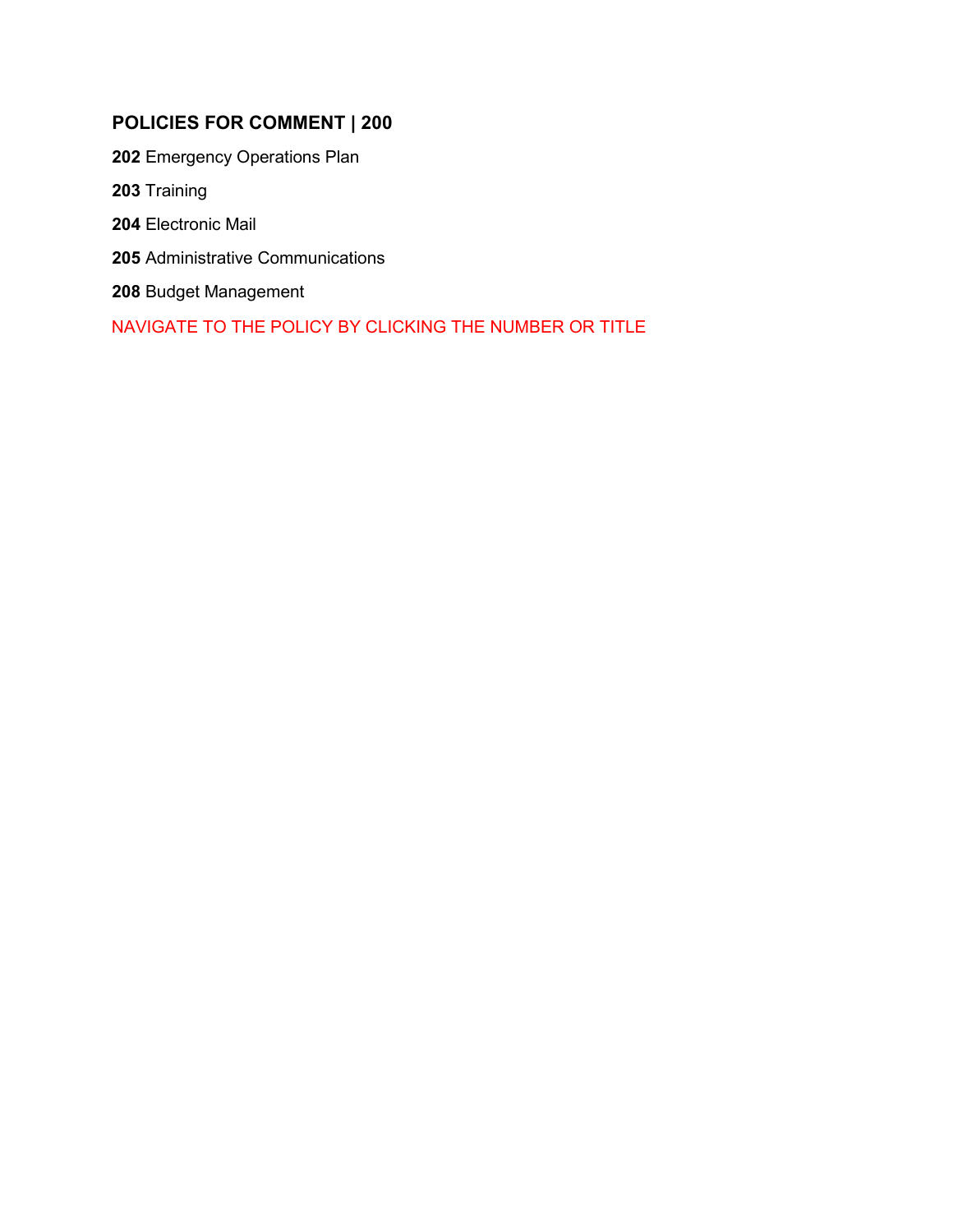## <span id="page-1-0"></span>**Emergency Operations Plan**

## **202.1 PURPOSE AND SCOPE**

**State**

The City has prepared, in compliance with State of Wisconsin requirements, an Emergency Operations Plan. The plan will guide all employees in the event of a major disaster, civil disturbance, mass arrest or other emergency event. It provides for a strategic response by all employees and assigns specific responsibilities in the event the plan is activated (Wis. Stat. § 323.14).

Support to law enforcement is provided by the Wisconsin Emergency Police Services (EPS) Program. The EPS Manual is the foundation for proper coordination of state and local law enforcement activities to ensure the protection of life and property during all emergency situations by providing for a comprehensive program of emergency procedures, leadership, staffing, equipment and the mobilization of resources (Wis. Stat. Chapter 323).

## **202.2 POLICY**

#### **Best Practice**

The Fitchburg Police Department will prepare for large-scale emergencies, including but not limited to civil disturbances, mass arrests and acts of terrorism, within and outside its jurisdiction through planning and mutual cooperation with other agencies.

## **202.3 DEPARTMENT RESOURCES**

#### **Best Practice MODIFIED**

The Department shall use its resources first in an emergency or disaster. The Fitchburg Police Department may call for assistance from other jurisdictions or the State of Wisconsin during events that overwhelm or threaten to overwhelm department response and recovery resources. The department will work directly with the Fitchburg Fire Chief, who is the Fitchburg Emergency Management Director, to ensure our practices align with the Emergency Operation Plan.

## **202.4 ACTIVATING THE EMERGENCY OPERATIONS PLAN**

#### **Best Practice MODIFIED**

The Emergency Operations Plan can be activated on the order of the official designated by local ordinance. The Fitchburg Emergency Management Director will be notified in the event a request to activate the plan is necessary.

Upon activation of the plan, the Chief of Police or the authorized designee should contact the State EPS Deputy Director to assist with mutual aid response from local, state and federal law enforcement agencies to provide requested resources to this department.

202.4.1 RECALL OF PERSONNEL **Best Practice**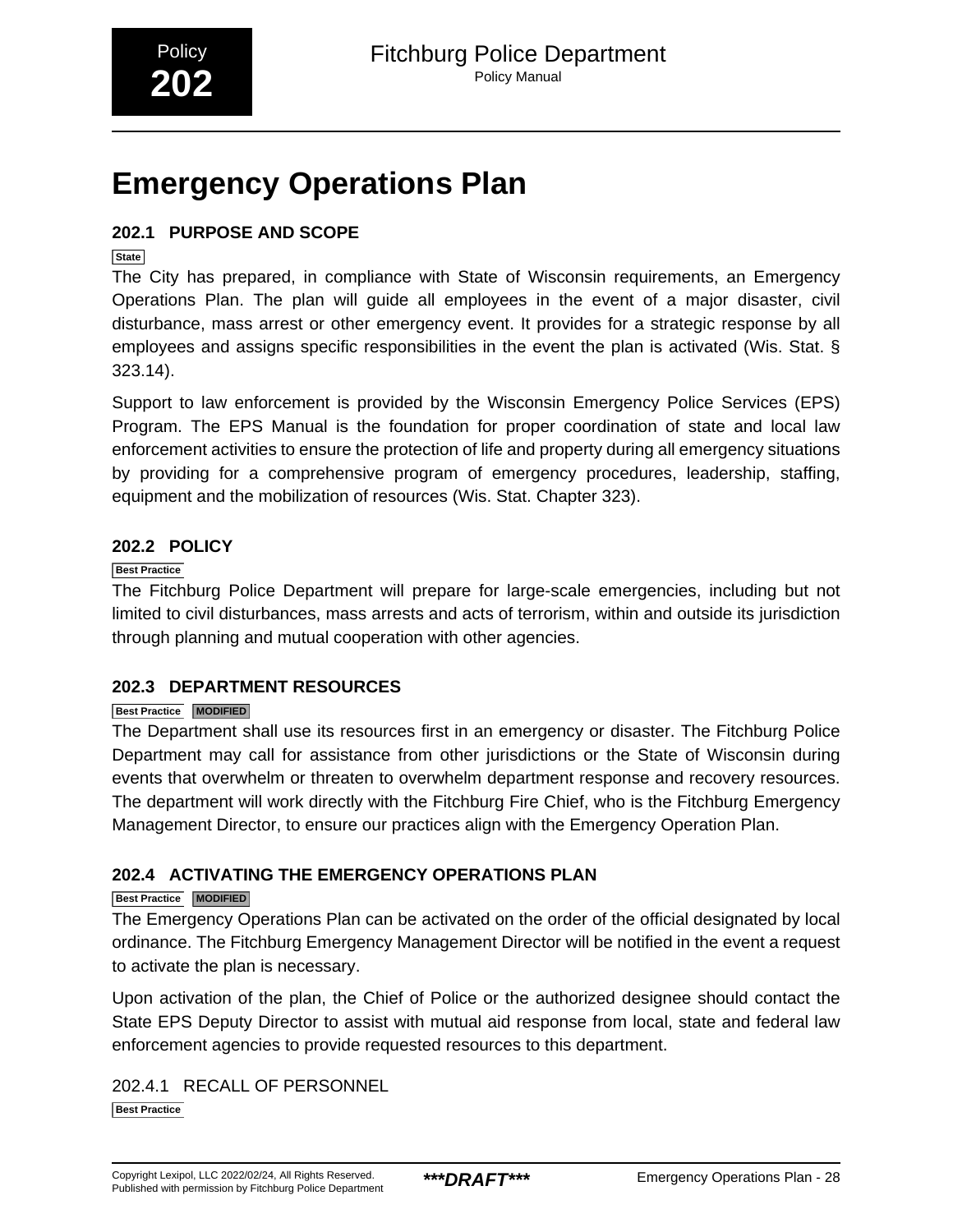## Fitchburg Police Department

Policy Manual

## Emergency Operations Plan

In the event that the Emergency Operations Plan is activated, all employees of Fitchburg Police Department are subject to immediate recall. Members may also be subject to recall during extraordinary circumstances as deemed necessary by the Chief of Police or the authorized designee.

Failure to promptly respond to an order to report for duty may result in discipline.

## **202.5 LOCATION OF THE PLAN**

#### **Best Practice MODIFIED**

The Emergency Operations Plan is available on the Department Intranet. The Chief of Police or authorized designee should ensure that department personnel are familiar with the roles police personnel will play when the plan is implemented.

The State Emergency Management Plan and additional regional information can be found on the Wisconsin Department of Military Affairs, Division of Emergency Management website.

#### **202.6 UPDATING THE PLAN**

#### **Best Practice MODIFIED**

The Chief of Police or the authorized designee shall, in conjunction with the Fitchburg Emergency Management Director, review and update, if necessary, the Emergency Operations Plan at least once every two years to ensure it conforms to any revisions made by the National Incident Management System (NIMS) and the Standardized Emergency Management System (SEMS), and that any needed revisions are appropriately addressed.

#### **202.7 PLAN REVIEW**

#### **Best Practice MODIFIED**

At least once every two years, the Department should conduct a review of the City Emergency Operations Plan, in conjunction with the Fitchburg Emergency Management Director, to ensure the plan conforms to any revisions made by the National Incident Management System (NIMS), state, area and county plans.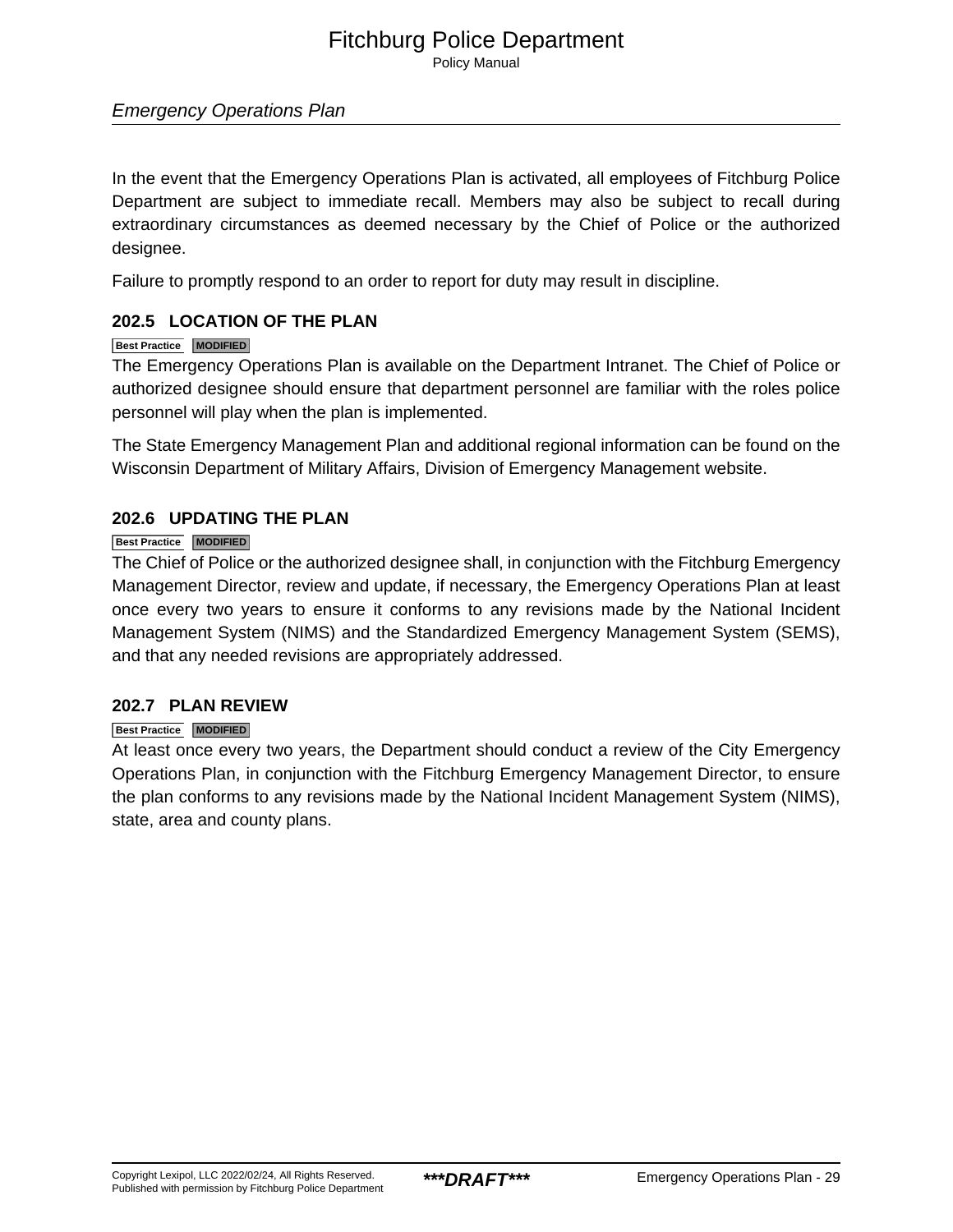# <span id="page-3-0"></span>**Training**

## **203.1 PURPOSE AND SCOPE**

#### **Best Practice**

It is the policy of this department to administer a training program that will meet the standards of federal, state, local and Wisconsin Law Enforcement Standards Board (LESB) training requirements. It is a priority of this department to provide continuing education and training for the professional growth and progressive development of its personnel. By doing so, the Department will ensure its personnel possess the knowledge and skills necessary to provide a professional level of service that meets the needs of the public.

## **203.2 PHILOSOPHY**

#### **Best Practice**

The Department seeks to provide ongoing training and encourages all personnel to participate in advanced training and formal education on a continual basis. Training is provided within the confines of funding, requirements of a given assignment, staffing levels and legal mandates. Whenever reasonably possible, the Department will use courses certified by the LESB or other regulatory or nationally recognized entities.

#### **203.3 OBJECTIVES**

#### **Discretionary**

The objectives of the training program are to:

- (a) Enhance the level of law enforcement service to the public.
- (b) Increase the technical expertise and overall effectiveness of department personnel.
- (c) Provide for continued professional development of department personnel.
- (d) Assist in compliance with statutes, LESB rules and regulations or policy concerning law enforcement training.

## **203.4 TRAINING PLAN**

#### **Best Practice**

It is the responsibility of the Deputy Chief to develop, review, update and maintain a training plan and to ensure that mandated basic, in-service and department-required training is completed by all employees. The plan shall include a systematic and detailed method for recording and logging of all training for all personnel. While updates and revisions may be made to any portion of the training plan at any time it is deemed necessary, the Deputy Chief shall review the entire training plan on an annual basis. The plan will include information on curriculum, training material, training facilities, course and student scheduling. The plan will address the state-required, minimummandated training of sworn officers or hiring of non-sworn employees.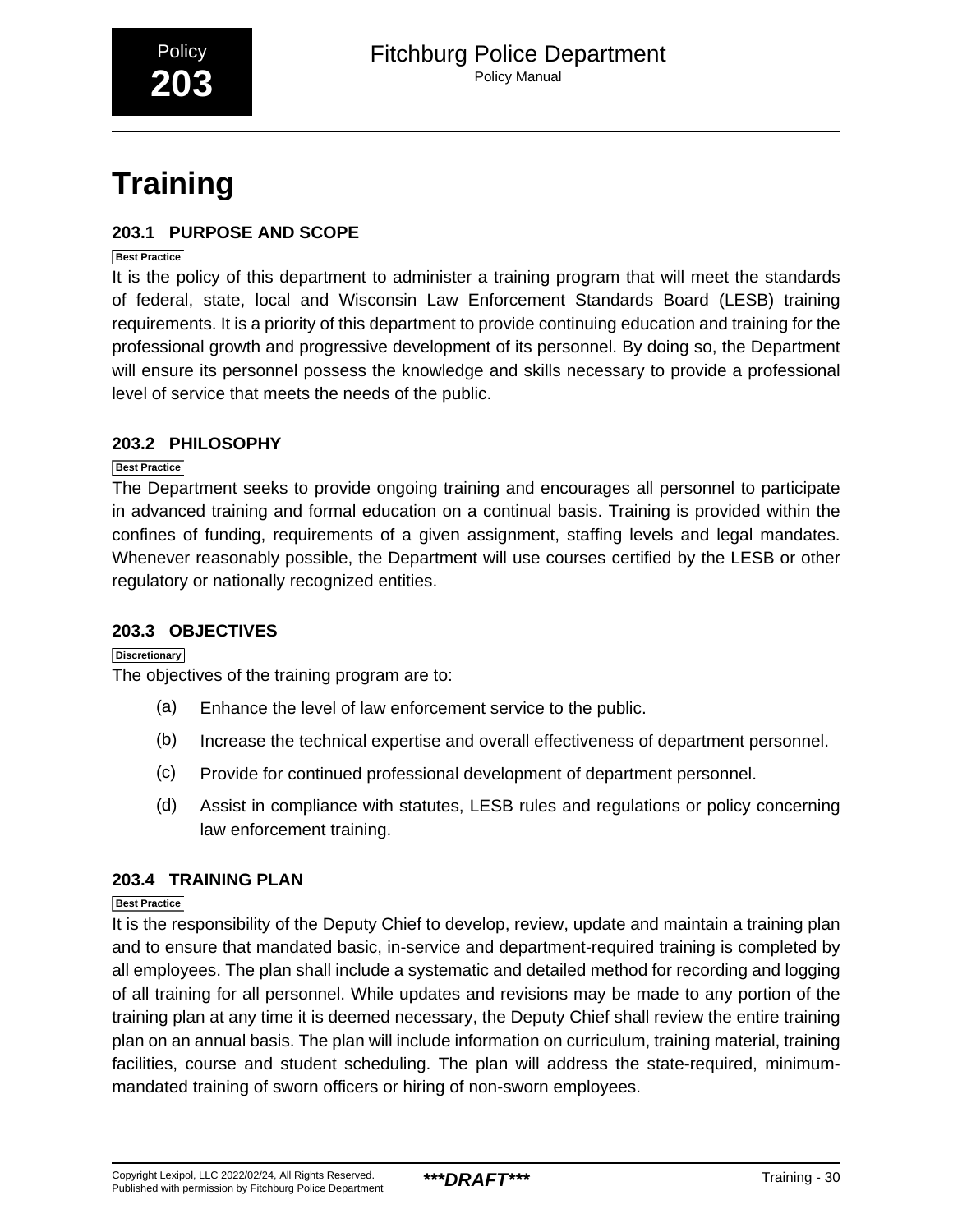Training listed may be provided in basic training programs. The Deputy Chief is responsible for ensuring members of the Department have been trained as required. For purposes of LESB reporting obligations, the time period for annual training begins July 1 and ends June 30.

#### 203.4.1 MANDATED TRAINING

#### **Best Practice**

All sworn members shall satisfactorily complete the Wisconsin law enforcement officer preparatory training or equivalent prior to any assignment in which he/she is allowed to carry a weapon or is in a position to take enforcement action.

Officers shall complete all training required to maintain their certification as a law enforcement officer, to include the 24 hours of training required each fiscal year (Wis. Stat. § 165.85). Members shall also complete National Incident Management System (NIMS) training as appropriate for their position and rank.

#### 203.4.2 DEPARTMENT TRAINING REQUIREMENTS

#### **Discretionary MODIFIED**

Training requirements include, but are not limited to the following:

- (a) Emergency Operations Plan (supervisors and other appropriate personnel yearly), includes:
	- 1. Familiarization with the Emergency Operations Plan and the roles police personnel will play when the plan is activated.
	- 2. A full or partial exercise, tabletop or command staff discussion.
- (b) CPR/First-aid refresher (every two years)
- (c) Firearms training (all sworn employees quarterly)
- (d) Defense and arrest tactics (DAAT) (all sworn employees yearly)
- (e) Vehicle contacts and emergency vehicle operations and control (EVOC) training (every two years for sworn members)
- (f) ECD, impact weapon, chemical weapon or other control devices (yearly)
- (g) Prior to the carry of a firearm sworn officers shall receive copies and demonstrate understanding of all use of force policies
- (h) All use of force policies (all sworn employees review yearly)
- (i) Diversity, Equity and Inclusion Training (all staff at least every two years)
- (j) Ethics (all sworn employees every three years)

#### 203.4.3 SPECIALIZED TRAINING

#### **Best Practice**

The Deputy Chief is responsible for maintaining a list of assignments that require specialized training and a description of the applicable training. In addition, the Deputy Chief shall ensure that the following training requirements are provided as needed: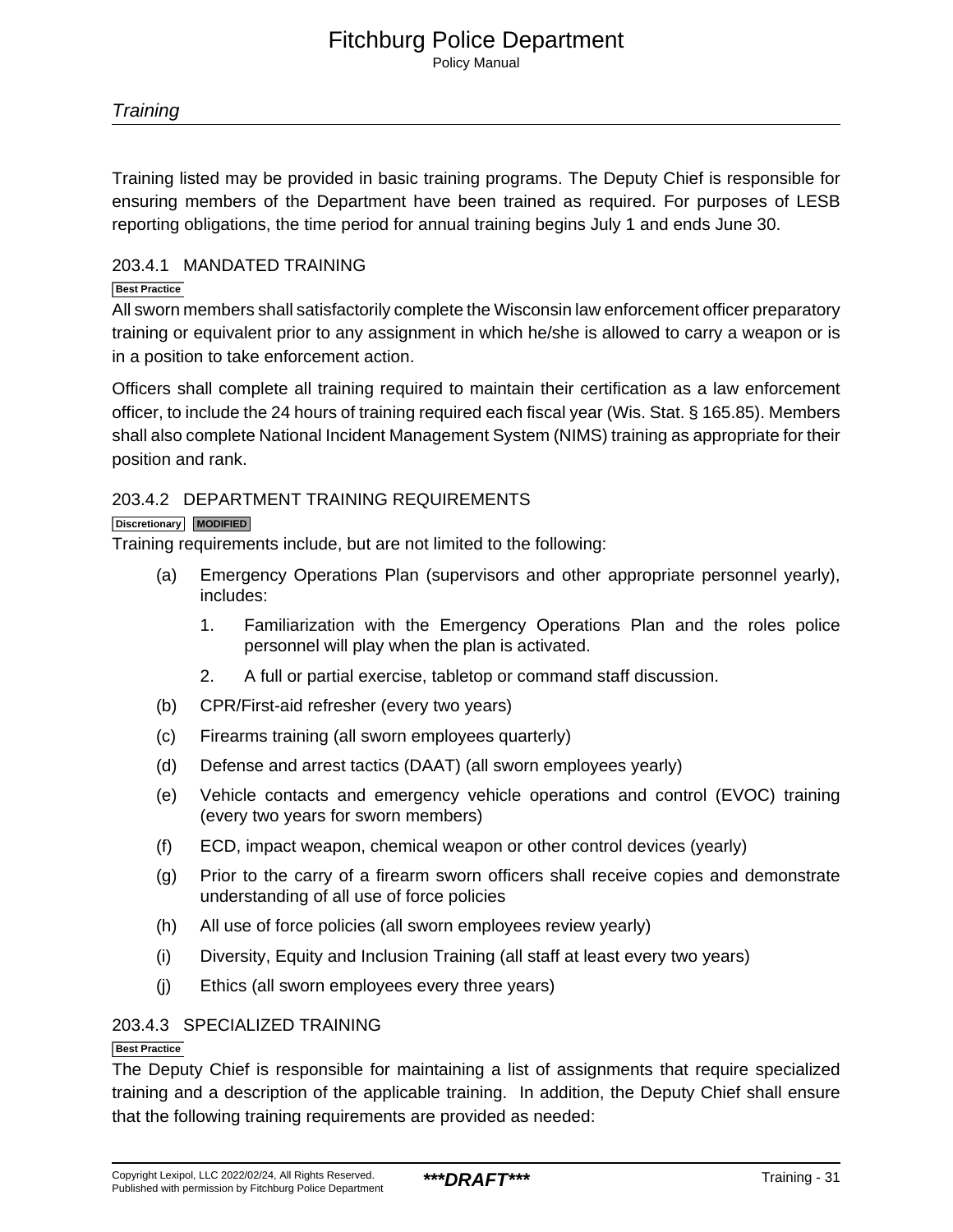- (a) Skill development training upon promotion or assignment to a specialized position.
- (b) Training for newly appointed non-sworn members to include:
	- 1. The department's role, purpose, goals, policies and procedures.
	- 2. Working conditions and regulations.
	- 3. Responsibilities and rights of employees.
- (c) Remedial training requirements to include:
	- 1. Situations under which remedial training shall be utilized
	- 2. Timeline for completion
	- 3. Consequences for failure to successfully complete

## **203.5 TRAINING NEEDS ASSESSMENT**

#### **Discretionary**

The Training Unit will conduct an annual training needs assessment and complete a report of the training needs, including recommendations from the Training Committee. The training needs assessment report will be provided to the Chief of Police and staff. Upon review and approval by the Chief of Police, the needs assessment will form the basis for the training plan for the following fiscal year.

#### **203.6 TRAINING COMMITTEE**

#### **Discretionary MODIFIED**

The Deputy Chief shall establish a Training Committee, which will serve to assist with identifying training needs for the Department.

The Training Committee shall be comprised of at least three members, with the senior ranking member of the committee acting as the Lead Instructor. Members should be selected based on their abilities toassessrelated training needs, which may include being an instructor or based upon their position in the department. The Deputy Chief may remove or replace members of the committee at his/her discretion.

The Training Committee should review certain incidents to determine whether training would likely improve future outcomes or reduce or prevent the recurrence of the undesirable issues related to the incident. Specific incidents the Training Committee should review include, but are not limited to:

- (a) Any incident involving the death or serious injury of an employee.
- (b) Incidents involving a high risk of death, serious injury or civil liability.
- (c) Incidents identified by a supervisor as appropriate to review to identify possible training needs.
- (d) Incidents identified in the assessment process which has training value.

The Training Committee should convene on a regular basis as determined by the Chief of Police or the authorized designee to review the identified incidents. The committee shall determine by consensus whether a training need exists and then submit written recommendations of its findings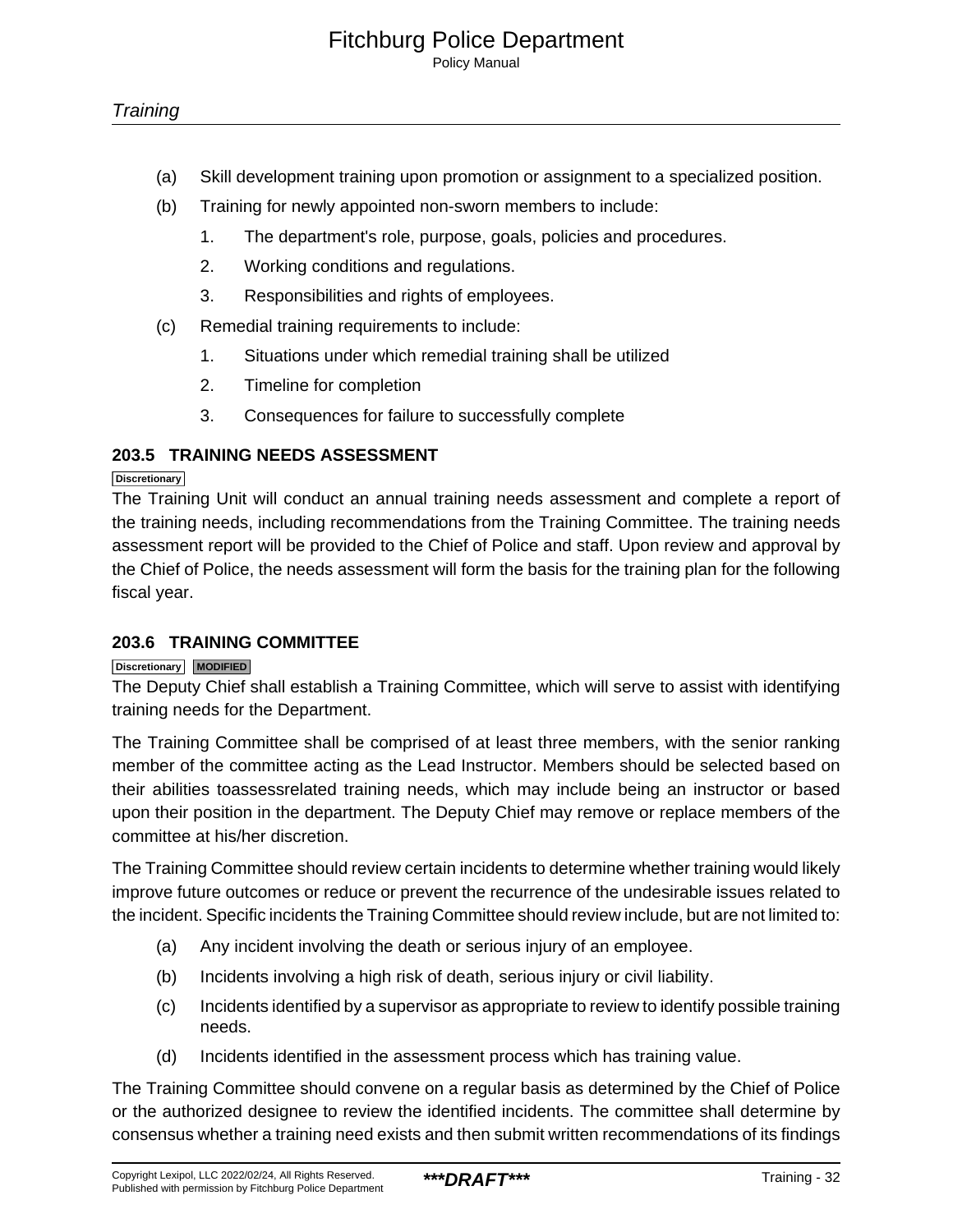to the Deputy Chief. The recommendation should not identify specific facts of any incidents, such as identities of employees involved or the date, time and location of the incident, but should focus on the type of training being recommended.

The Deputy Chief will consider the recommendations of the committee and determine what training should be addressed, taking into consideration the mission of the Department and available resources.

## **203.7 TRAINING PROCEDURES**

#### **Best Practice MODIFIED**

- (a) All employees assigned to attend training shall attend as scheduled unless previously excused by their immediate supervisor or authorize designee. Excused absences from mandatory training should be limited to the following:
	- 1. Court appearances
	- 2. Approved time off
	- 3. First choice vacation
	- 4. Sick leave
	- 5. Physical limitations preventing the employee's participation
	- 6. Emergency situations
- (b) When an employee is unable to attend mandatory training, that employee shall:
	- 1. Notify his/her supervisor as soon as possible but no later than one hour prior to the start of training. The employee will also notify the instructor or training facility of his/her absence, as necessary.
	- 2. Make arrangements through his/her supervisor and the Deputy Chief to attend the required training on an alternate date.

## **203.8 DAILY TRAINING BULLETINS**

#### **Best Practice MODIFIED**

The Lexipol Daily Training Bulletins (DTBs) are contained in a web-accessed system that provides training on the Fitchburg Police Department Policy Manual and other important topics. Generally, one training bulletin is available for each day of the month. However, the number of DTBs may be adjusted by the Deputy Chief.

Personnel assigned to participate in DTBs shall only use login credentials assigned to them by the Deputy Chief. Personnel should not share their password with others and should frequently change their password to protect the security of the system. After each session, employees should log off the system to prevent unauthorized access. The content of the DTBs is copyrighted material and shall not be shared with others outside of the Department.

Employees who are assigned to participate in the DTB program should complete each DTB at the beginning of their shift or as otherwise directed by their supervisor. Employees should not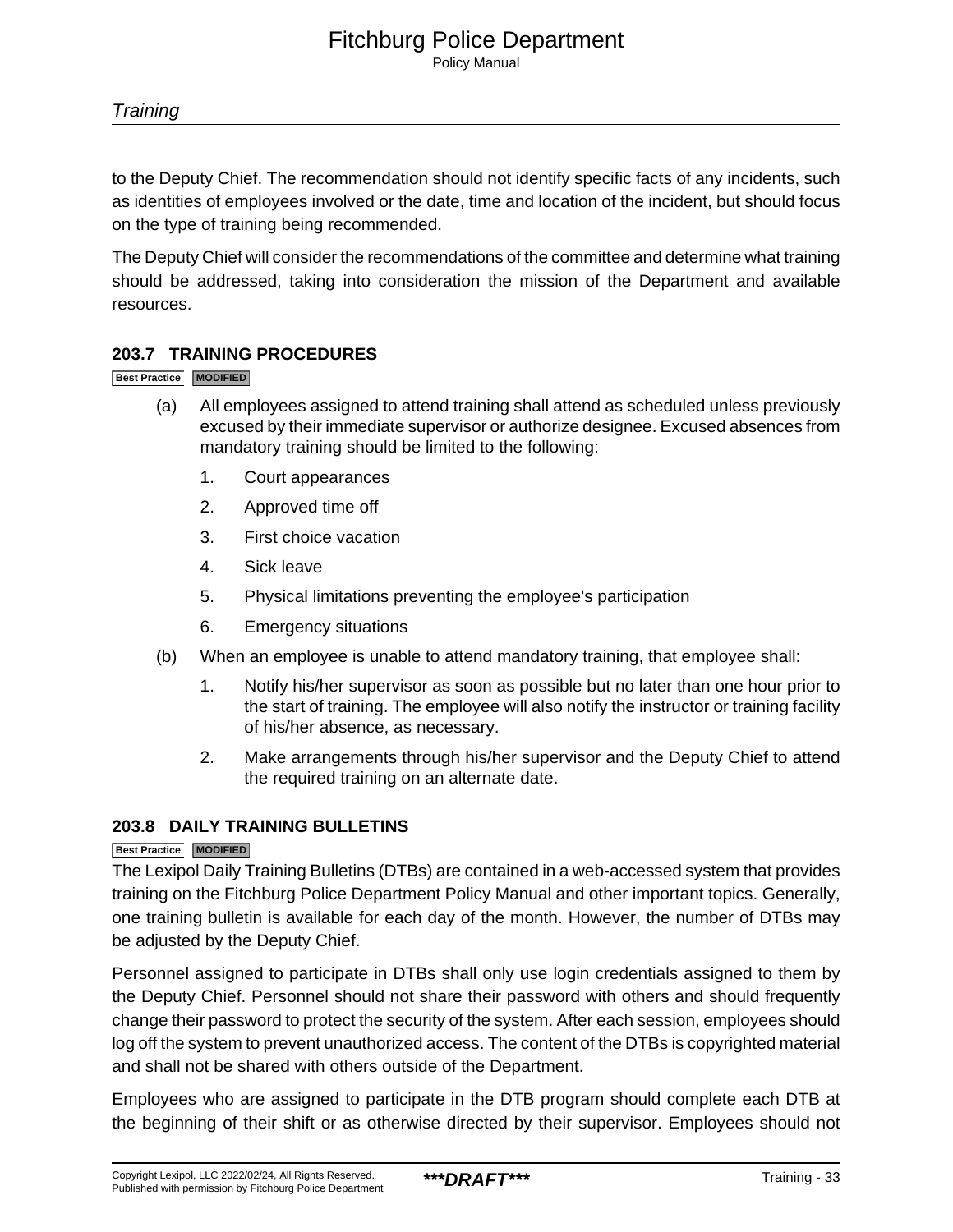allow uncompleted DTBs to build up over time. Personnel may be required to complete DTBs missed during extended absences (e.g., vacation, medical leave) upon returning to duty, at the discretion of the Deputy Chief. Although the DTB system can be accessed from any Internet active computer, employees shall only take DTBs as part of their on-duty assignment, unless directed otherwise by a supervisor.

Supervisors will be responsible for monitoring the progress of personnel under their command to ensure compliance with this policy.

## **203.9 TRAINING RECORDS**

#### **Best Practice**

The Deputy Chief is responsible to manage and distribute training records in compliance with the Training Files section in the Personnel Files Policy.

## **203.10 FIELD TRAINING PROGRAM**

#### **Discretionary MODIFIED**

The Deputy Chief shall establish a field training program for newly hired police officers that is of sufficient duration to provide for the adequate orientation and training of the new peace officer in the lawful operations of the Department. The program shall establish procedures for the selection, appointment and training of Field Training Officers (FTO) and supervisors, the daily evaluation of recruits participating in the program and the rotation of FTO personnel to provide for the objective evaluation of recruit performance.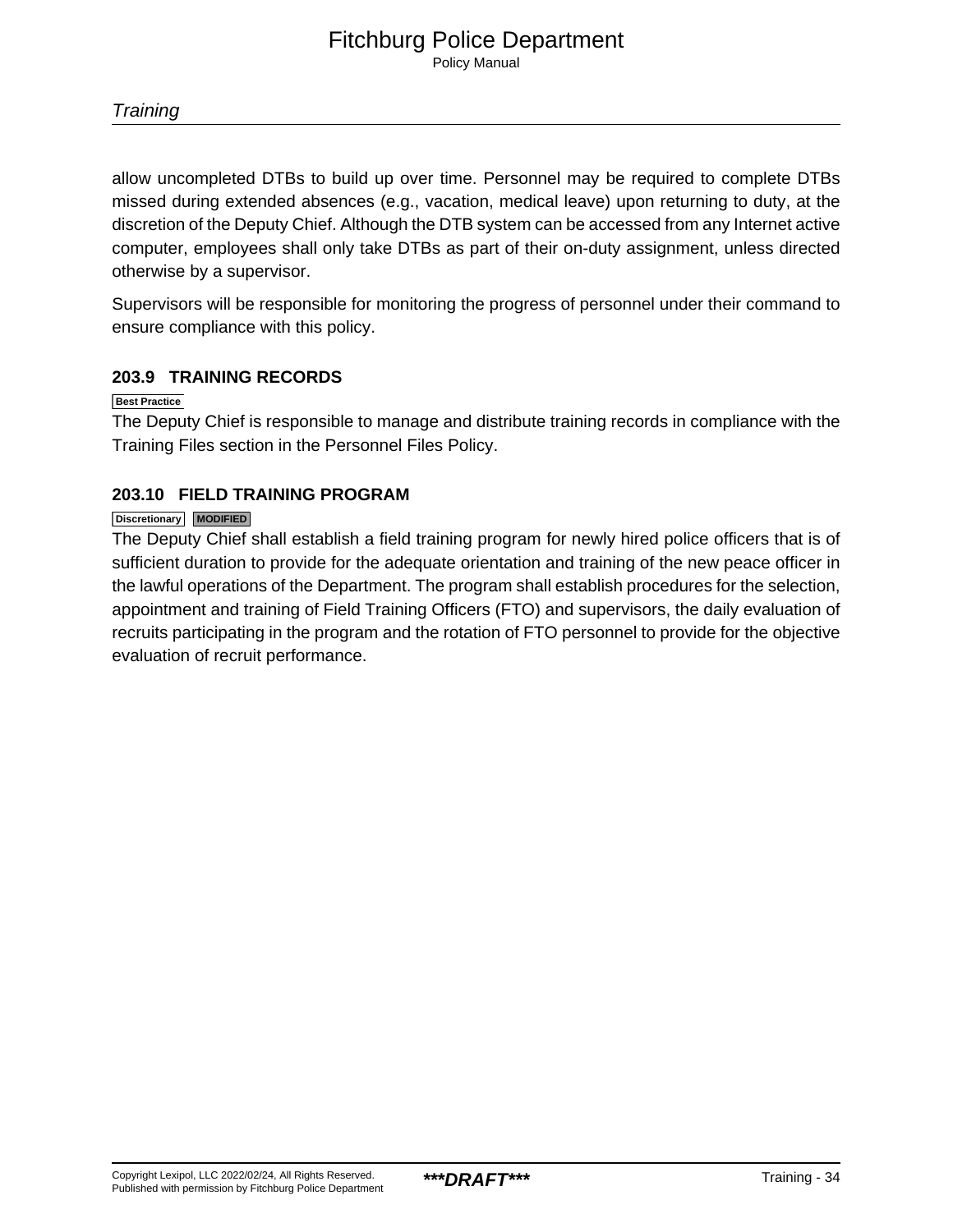## <span id="page-8-0"></span>**Electronic Mail**

## **204.1 PURPOSE AND SCOPE**

#### **Best Practice**

The purpose of this policy is to establish guidelines for the proper use and application of the electronic mail (email) system provided by the Department. Email is a communication tool available to employees to enhance efficiency in the performance of job duties. It is to be used in accordance with generally accepted business practices and current law (e.g., Wisconsin Public Records Laws). Messages transmitted over the email system must only be those that involve official business activities or that contain information essential to employees for the accomplishment of business-related tasks and/or communications directly related to the business, administration or practices of the Department.

## **204.2 EMAIL RIGHT OF PRIVACY**

## **Best Practice**

All email messages, including any attachments, transmitted over the department computer network or accessed through a web browser accessing the department system are considered department records and therefore are the property of the Department. The Department reserves the right to access, audit and disclose for any lawful reason, any message including any attachment that is transmitted or received over its email system or that is stored on any department system.

The email system is not a confidential system since all communications transmitted on, to or from the system are the property of the Department. Therefore, the email system is not appropriate for confidential or personal communications. If a communication must be private, an alternative method to communicate the message should be used instead of email. Employees using the department email system shall have no expectation of privacy concerning communications transmitted over the system.

Employees should not use personal accounts to exchange email or other information that is related to the official business of the Department. The use of any computer, internet service, phone service or other wireless service to send or receive information that may be related to public business may be subject to review or disclosure.

## **204.3 PROHIBITED USE OF EMAIL**

#### **Best Practice MODIFIED**

The department email system shall not be used for personal purposes unless that use is authorized in writing by the Chief of Police.

Sending derogatory, defamatory, obscene, disrespectful, sexually suggestive, harassing or any other inappropriate messages on the email system is prohibited and may result in corrective action.

Email messages addressed to the entire Department are only to be used for official businessrelated items that are of particular interest to all users. Users are reminded that all email is subject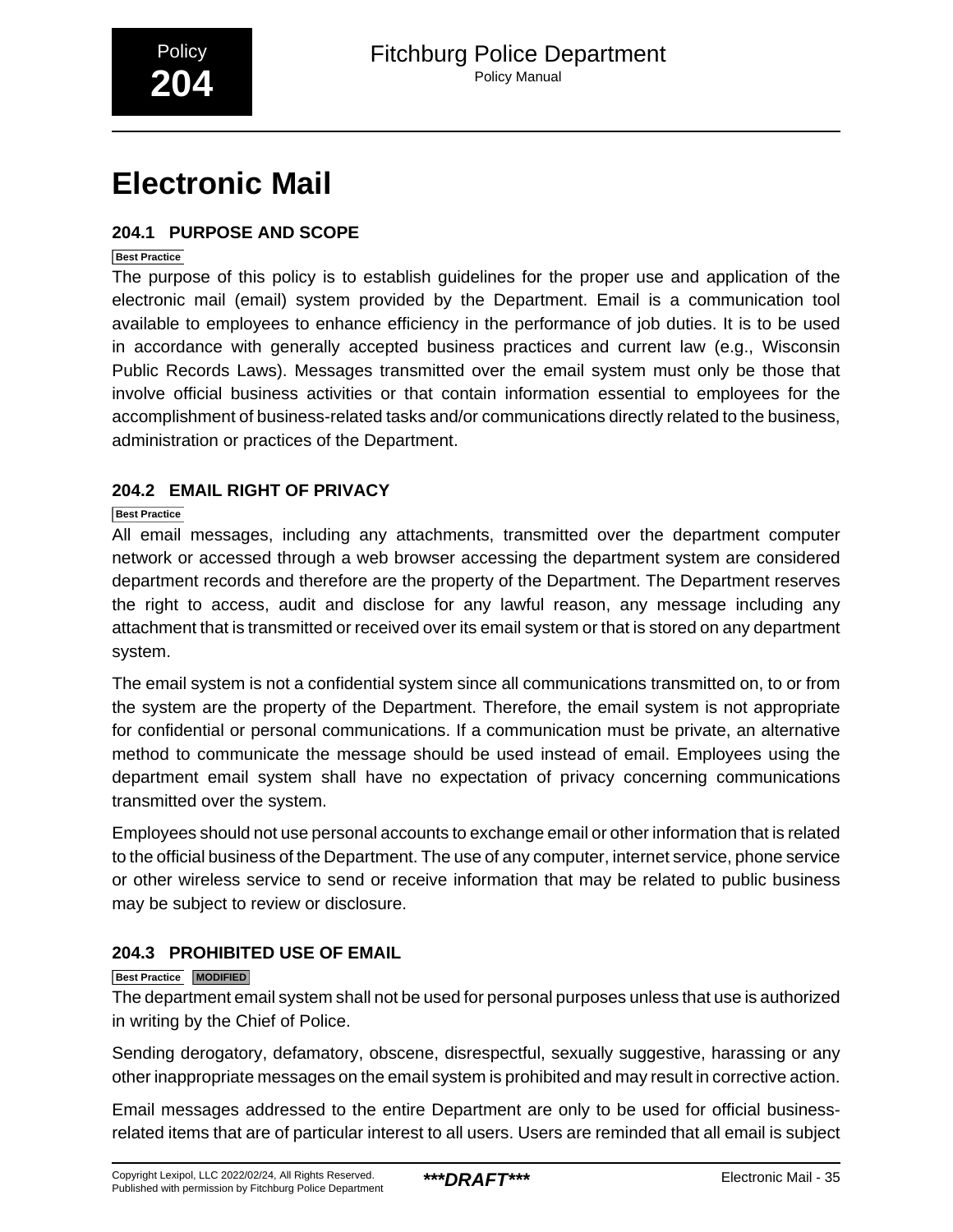to review and scrutiny with regard to appropriate content or violation of any prohibitions. In the event that a user has questions about sending a particular email communication, the user should seek prior approval from the Chief of Police or a Section Commander. Personal advertisements or announcements are not permitted, unless approved by the Chief of Police.

It is a violation of this policy to transmit a message under another user's name or email address or to use the password of another to log into the system. Users are required to log off the network or secure the workstation when the computer is unattended. This added security measure will minimize the potential misuse of an individual's email, name and/or password by others.

## **204.4 EMAIL RECORD MANAGEMENT**

#### **State MODIFIED**

Email may, depending upon the individual content, be a record under the Wisconsin Public Records Law (Wis. Stat. § 19.31) and must be managed in accordance with the established records retention schedule and in compliance with state law.

The Chief of Police, in conjunction with the City Clerk, shall ensure that email messages are retained and recoverable as outlined in the Records Maintenance and Release Policy.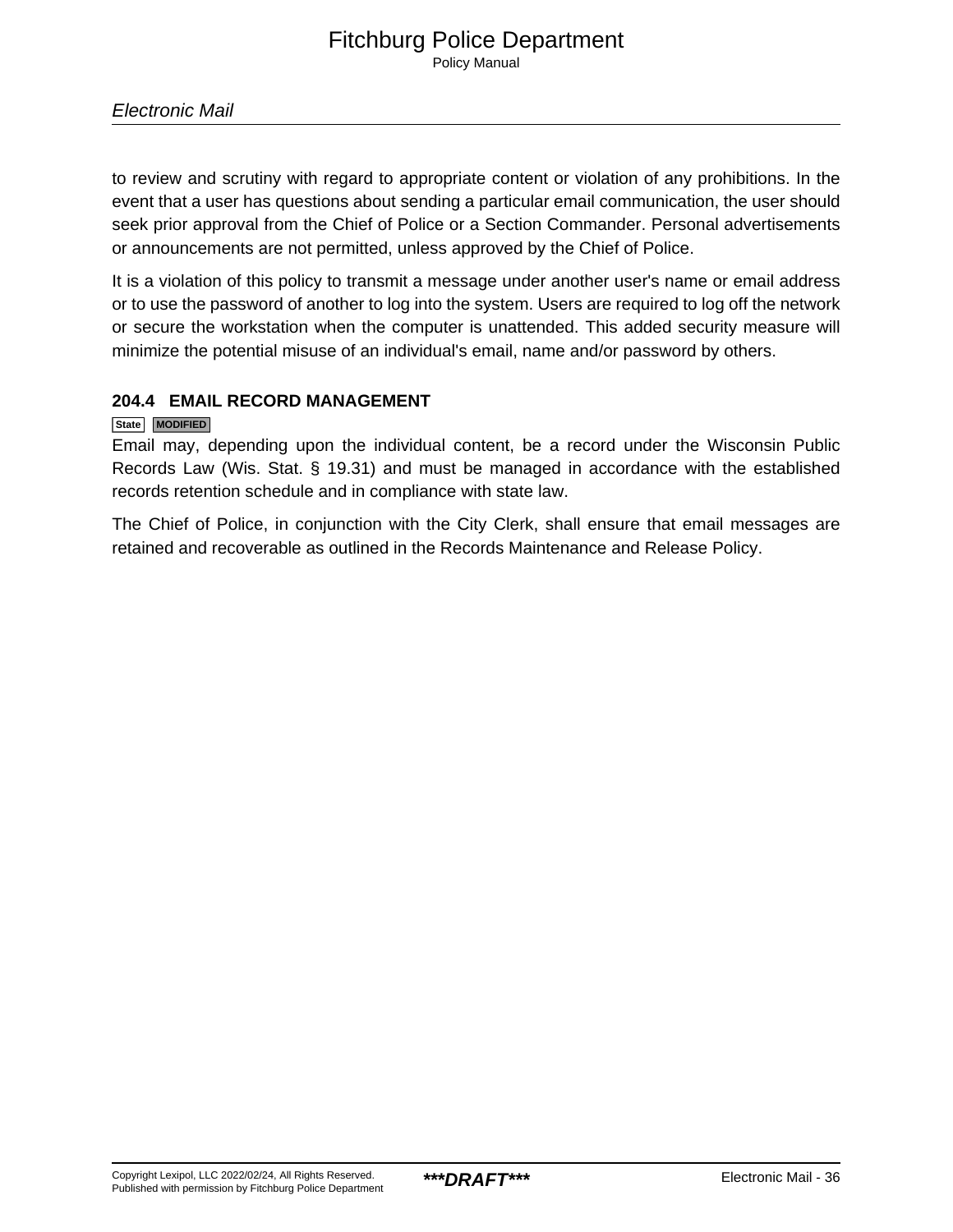## <span id="page-10-0"></span>**Administrative Communications**

## **205.1 PURPOSE AND SCOPE**

**Discretionary**

Administrative communications of this department are governed by the following policies.

## **205.2 DEPARTMENT E-MAIL**

#### **Discretionary**

Department E-mail may be issued periodically by the Chief of Police or the authorized designee to announce and document all promotions, transfers, hiring of new personnel, separations, individual and group awards and commendations or other changes in status.

## **205.3 CORRESPONDENCE**

## **Discretionary MODIFIED**

To ensure that the letterhead and name of the Department are not misused, all official external correspondence shall be on department letterhead. All department letterhead shall bear the signature element of the Chief of Police. Department letterhead may not be used for personal purposes.

Internal correspondence should use appropriate memorandum forms. These may be from line employee to employee, supervisor to employee or any combination of employees.

## **205.4 SURVEYS**

## **Discretionary**

All surveys made in the name of the Department shall be authorized by the Chief of Police or the authorized designee or a Section Commander.

## **205.5 OTHER COMMUNICATIONS**

**Discretionary**

General Orders and other communications necessary to ensure the effective operation of the Department shall be issued by the Chief of Police or the authorized designee or a Section Commander.

## 205.5.1 ADMINISTRATIVE REPORTS

#### **Discretionary MODIFIED**

The Fitchburg Police Department participates in an administrative reporting program. The Administrative Services Managershall develop and maintain a list of all administrative reports created by the Fitchburg Police Department that minimally includes:

- (a) The position within the organization that is responsible for the formulation of each report.
- (b) The purpose, frequency and distribution of each report.